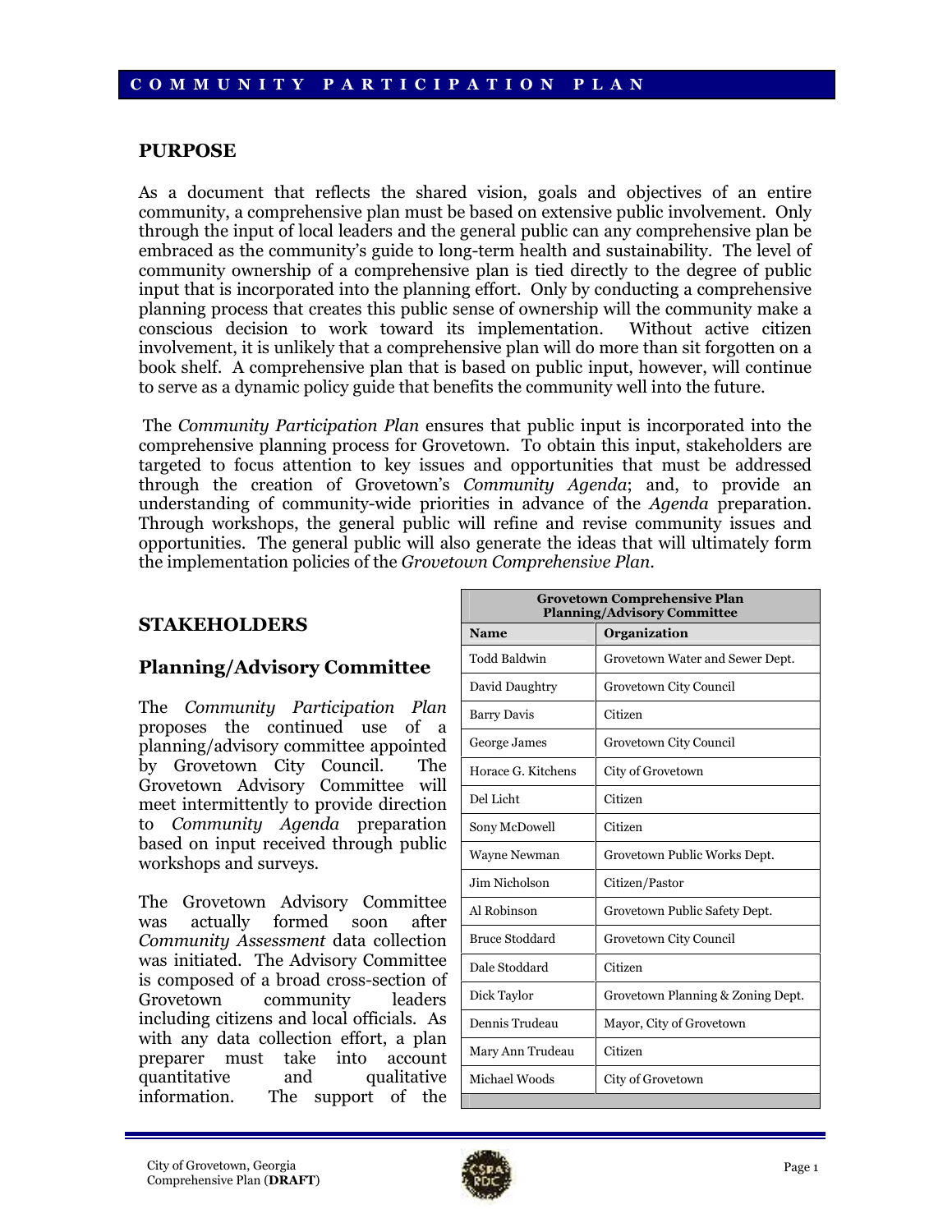#### **COMMUNITY PARTICIPATION PLAN**

Advisory Committee during the data collection effort was essential – both in fulfilling many primary data requests; and, in providing the necessary feedback to better understand statistical information.

## **Additional Stakeholder Identification**

With the assistance of the Advisory Committee during the *Community Assessment* process, additional stakeholders have been identified. During preparation of the *Community Agenda*, it will be important to offer stakeholder organizations and individuals the opportunity to provide feedback and direction through a variety of options. In addition to the principal public participation techniques proposed in this document, many community stakeholders will have the opportunity to participate in individual interviews and/or future Advisory Committee discussions. Stakeholder groups and organizations include the following:

| <b>Grovetown Comprehensive Plan, Stakeholders</b>                  |                                          |  |
|--------------------------------------------------------------------|------------------------------------------|--|
| Augusta Regional Transportation Study                              | <b>CSRA Business Lending Corporation</b> |  |
| Augusta Technical College                                          | Development Authority of Columbia County |  |
| Augusta-Richmond County Planning and Zoning<br>Department          | Fort Gordon                              |  |
| Augusta-Richmond County Utilities Department                       | Georgia Department of Natural Resources  |  |
| Columbia County Board of Education                                 | Georgia Department of Transportation     |  |
| Columbia County Chamber of Commerce                                | Grovetown City Council                   |  |
| Columbia County Community and Leisure Services<br>Division         | Grovetown Museum                         |  |
| Columbia County Construction and Maintenance Division              | Grovetown Planning and Zoning Dept.      |  |
| Columbia County Engineering and Environmental Services<br>Division | Grovetown Public Safety Dept.            |  |
| Columbia County Planning and Development Division                  | Grovetown Public Works Dept.             |  |
| Columbia County Rural Public Transit                               | Grovetown Water and Sewer Dept.          |  |
| Columbia County Water Utility                                      | John Deere                               |  |
| CSRA Area Agency on Aging                                          |                                          |  |

# **PARTICIPATION TECHNIQUES**

# **Planning/Advisory Committee Meetings**

### *Community Assessment*

Meetings of the Advisory Committee began in January, 2006. The initial committee meeting focused on a description of the comprehensive planning process and the importance of a comprehensive plan in establishing long-term community policy. Committee members also provided initial input on Grovetown's issues and

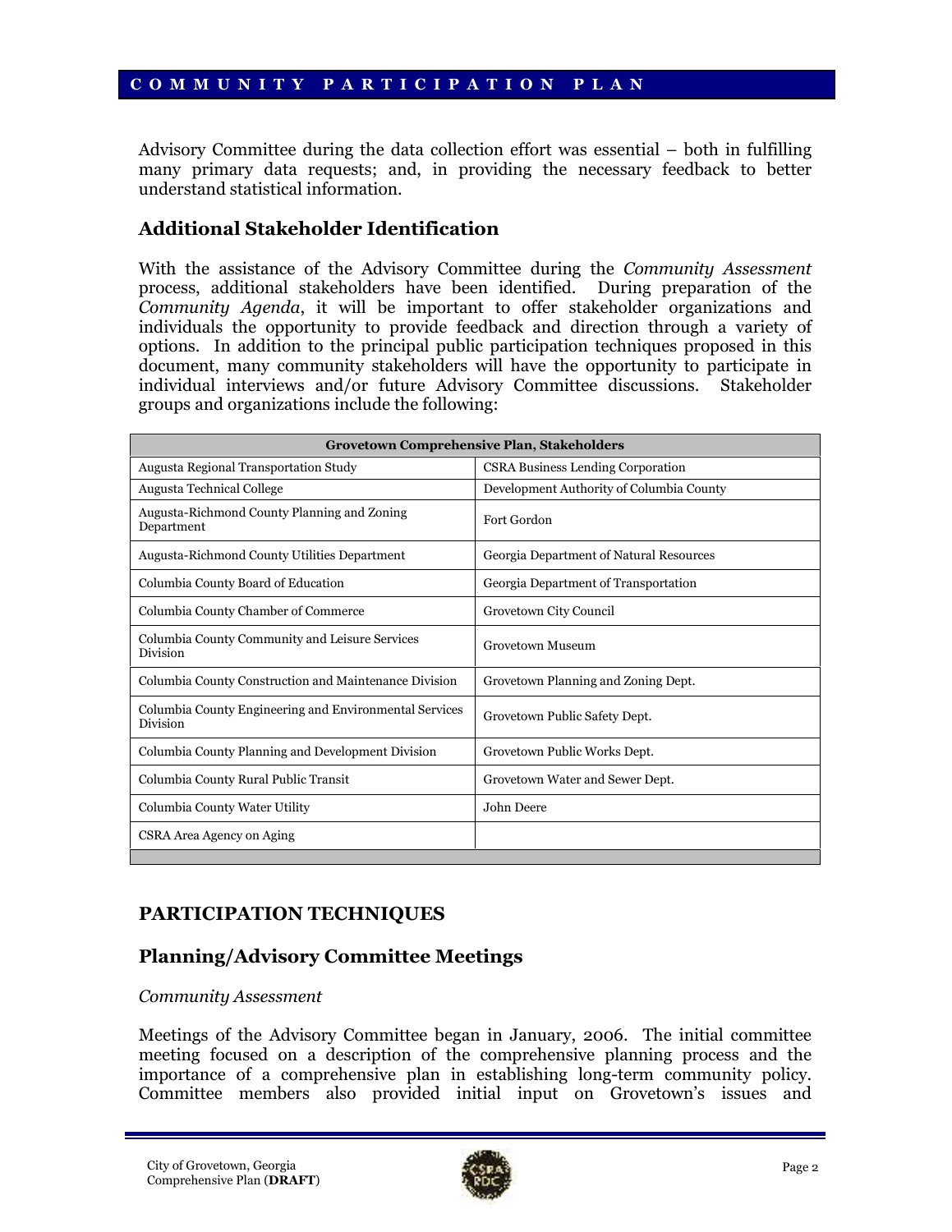### **COMMUNITY PARTICIPATION PLAN**

opportunities. Subsequent committee meetings focused on presentations and discussions that revolved around data sets and information that are required in order to adhere to the "Supporting Analysis of Data and Information" section of the "Standards and Procedures for Local Comprehensive Planning."

#### *Community Agenda*

Advisory Committee meetings will continue during the preparation of the *Community Agenda* portion of the *Grovetown Comprehensive Plan*. The committee will retain their role as a focus group – helping to translate community input into measurable goals and priorities. The committee will also assist in the initial development of *Plan* implementation strategies. Finally, the committee will serve as the primary vehicle for soliciting public participation in the *Community Agenda* process. It will be the Advisory Committee's responsibility to educate residents on the need to participate in the planning process; and, to inform the community of upcoming opportunities to participate. The number and frequency of Advisory Committee meetings during the *Community Agenda* process is illustrated in the comprehensive plan schedule within this document; but, is subject to change based on public input.

### **Public Workshops**

#### *Community Assessment*

The initial public workshop for the *Grovetown Comprehensive Plan* was held on Tuesday, April 25, 2006. Through the initiative of Advisory Committee members, Grovetown residents and property owners were invited to participate in the workshop through the distribution of flyers, announcements at City Council meetings and public hearing notices posted in the *Columbia County News-Times*. Newspaper postings advertising the workshop were prepared in large block format so that they would be conspicuous to readers.

Workshop attendees listened to a presentation explaining the comprehensive planning process and detailing how they would be able to participate in *Plan* preparation during the *Community Agenda* portion of the planning effort. After questions and answers, attendees were offered the opportunity to participate in future Advisory Committee meetings. An attendee information/survey card was distributed that included basic questions soliciting citizens' opinions on positive and negative attributes of Grovetown. These responses supplemented information received from prior Advisory Committee meetings and augmented recommendations contained in the *Community Assessment* document.

#### *Community Agenda*

At least 2 additional public workshops will be held for the general public during preparation of the *Community Agenda*. Unlike the formal presentation format of the initial *Community Assessment* workshop, *Community Agenda* workshops will be held in a "drop-in" format. As with an open house, drop-in workshops allow members of the public to attend at any point during an identified block of time and stay for the period of time they feel comfortable with. Drop-in workshops also will provide individual staff members with the opportunity to speak one-on-one with attendees.

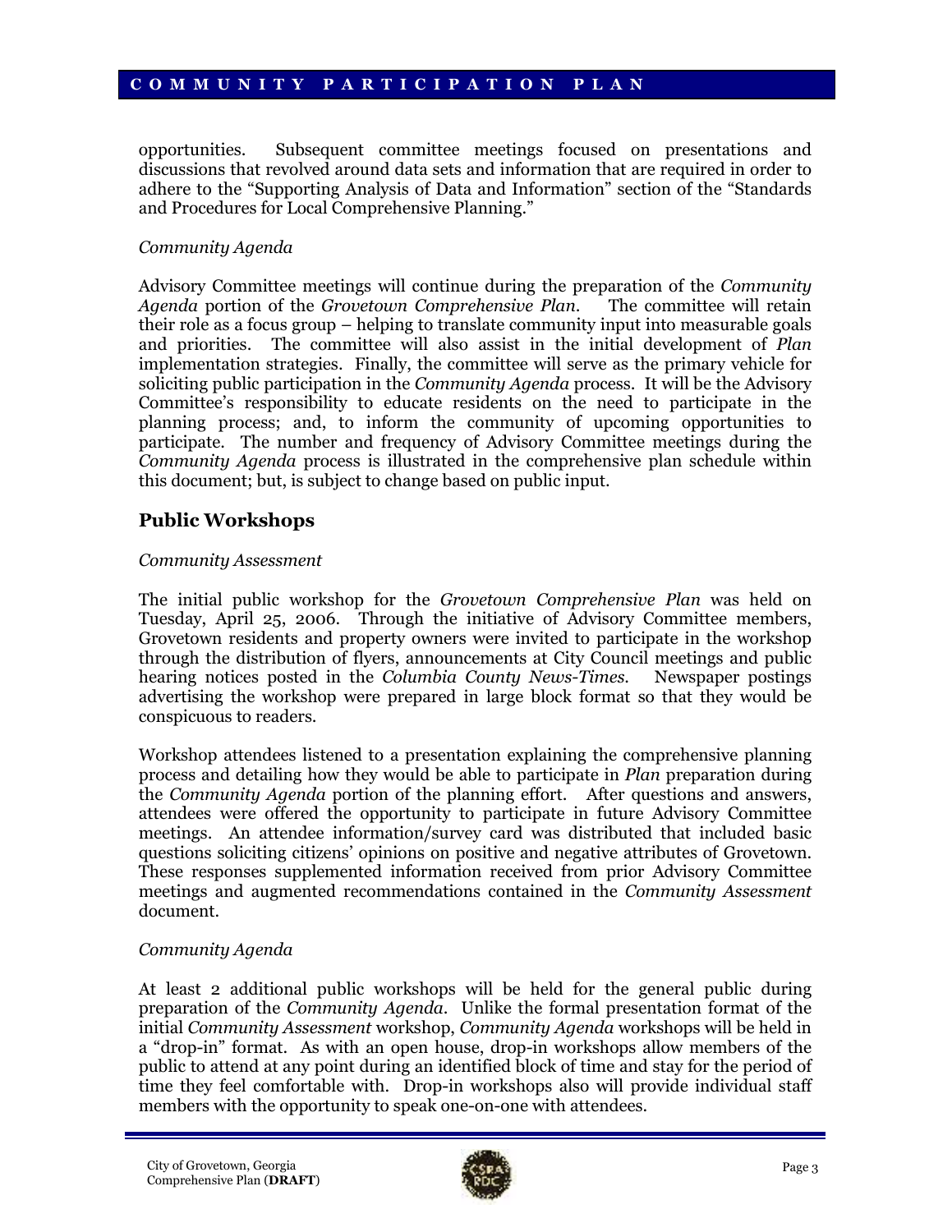At the first workshop, attendees will be able to walk among displays that highlight issues and opportunities related to all topics addressed in the *Community Assessment*. For each topic, attendees may complete a survey form that allows them to rank the information presented in order of priority. The surveys will also allow attendees to suggest revisions and options to the preliminary recommendations that are being presented. Project staff will be available throughout to answer questions and provide clarification. All information will be compiled and utilized to revise community goals and objectives.

The second workshop will be conducted in the same format as the first; except, participants will focus on suggesting and prioritizing implementation policies.

## **Stakeholder Interviews**

Many of the stakeholder groups identified herein were contacted for input during preparation of the *Community Assessment*. As previously suggested, stakeholder groups will have the opportunity to provide input on the draft *Community Assessment* document. Stakeholder groups expressing interest will have the opportunity to participate in individual interviews and attend *Community Agenda* public workshops.

## **Public Hearings**

Public hearings will be held in accordance with the "Standards and Procedures for Local Comprehensive Planning."